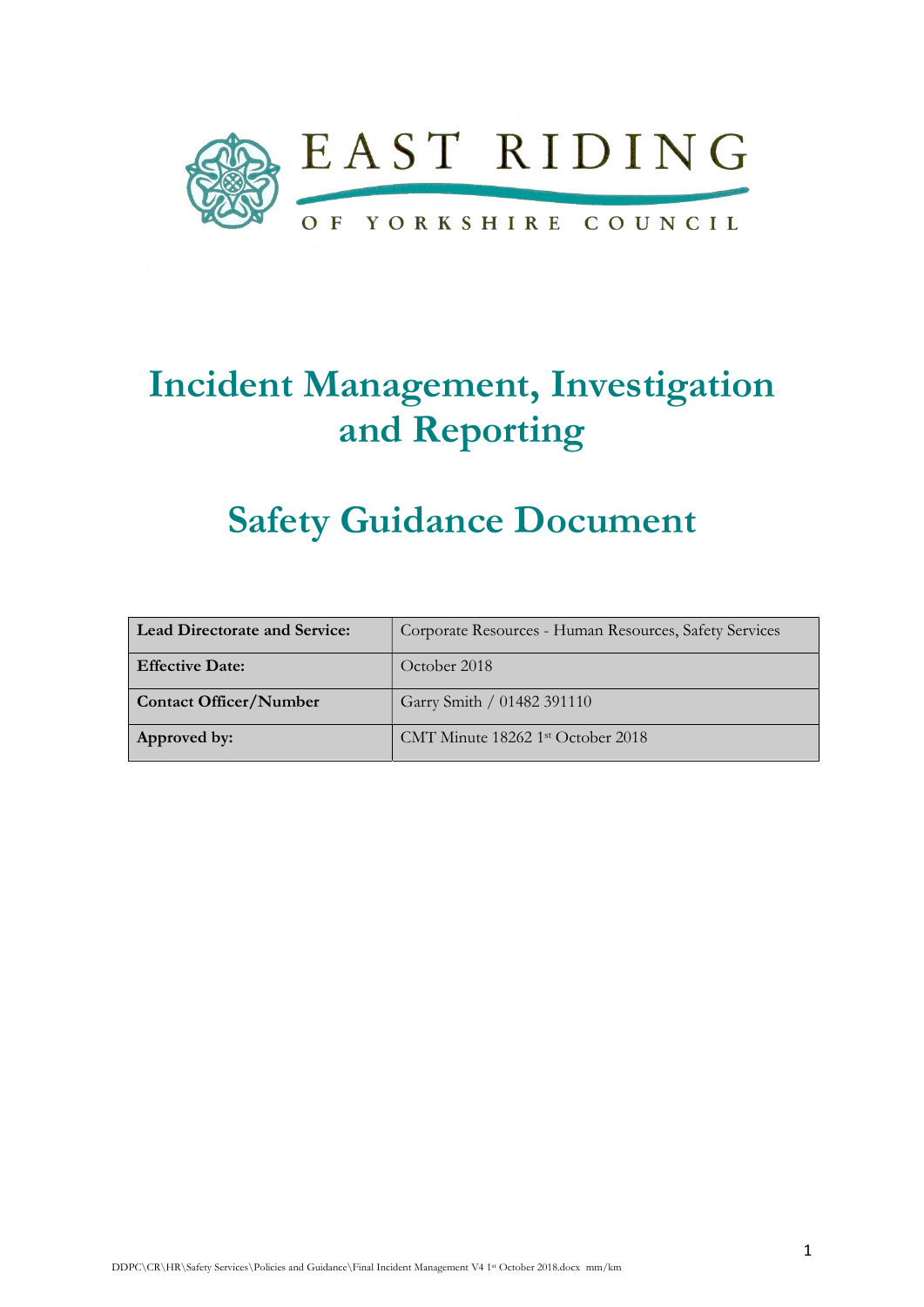### 1. Background

1.1 This safety guidance document provides information on how to investigate and report accidents and incidents, including those of violent/aggressive nature.

### 2. Foreword

2.1 In accordance with the Councils' corporate safety policy, the Council is committed to pursuing continual improvements in health and safety. This safety guidance document supports this commitment and forms part of the Council's health and safety management system.

#### 3. Implementation

- 3.1 Directorates are responsible for the implementation of this safety guidance document, and communication of its content as appropriate.
- 3.2 This safety guidance document is to be fully implemented by schools.
- 3.3 This safety guidance document is available on the safety services intranet page and, where employees do not have access to the Council's intranet, via their line manager/headteachers.
- 3.4 The Council relies on the co-operation of all employees, and trades unions for the successful implementation of this safety guidance document.

### 4. Roles and Responsibilities

### 4.1 Directors and Heads of Service

4.1.1 Directors and heads of services are ultimately responsible and accountable to the chief executive for ensuring this safety guidance document is issued to their management team.

## 4.2 Managers and Headteachers

- 4.2.1 Managers and headteachers are responsible for achieving the objectives of this safety guidance document where relevant to their area of service delivery and are responsible for ensuring that:
	- The information contained within this safety guidance document is implemented and complied with;
	- Appropriate levels of investigation are completed for all incidents;
	- Incident report forms are completed and submitted
	- Following an incident risk assessments are reviewed and updated and any lessons learnt incorporated into safety management systems;
	- Employees are provided with information, instruction and training, as appropriate, to enable them to undertake their job safely.
	- When requesting personal data from members of the public they ensure that any queries from the data subject are resolved and/or refer them to www.eastriding.gov.uk/privacyhub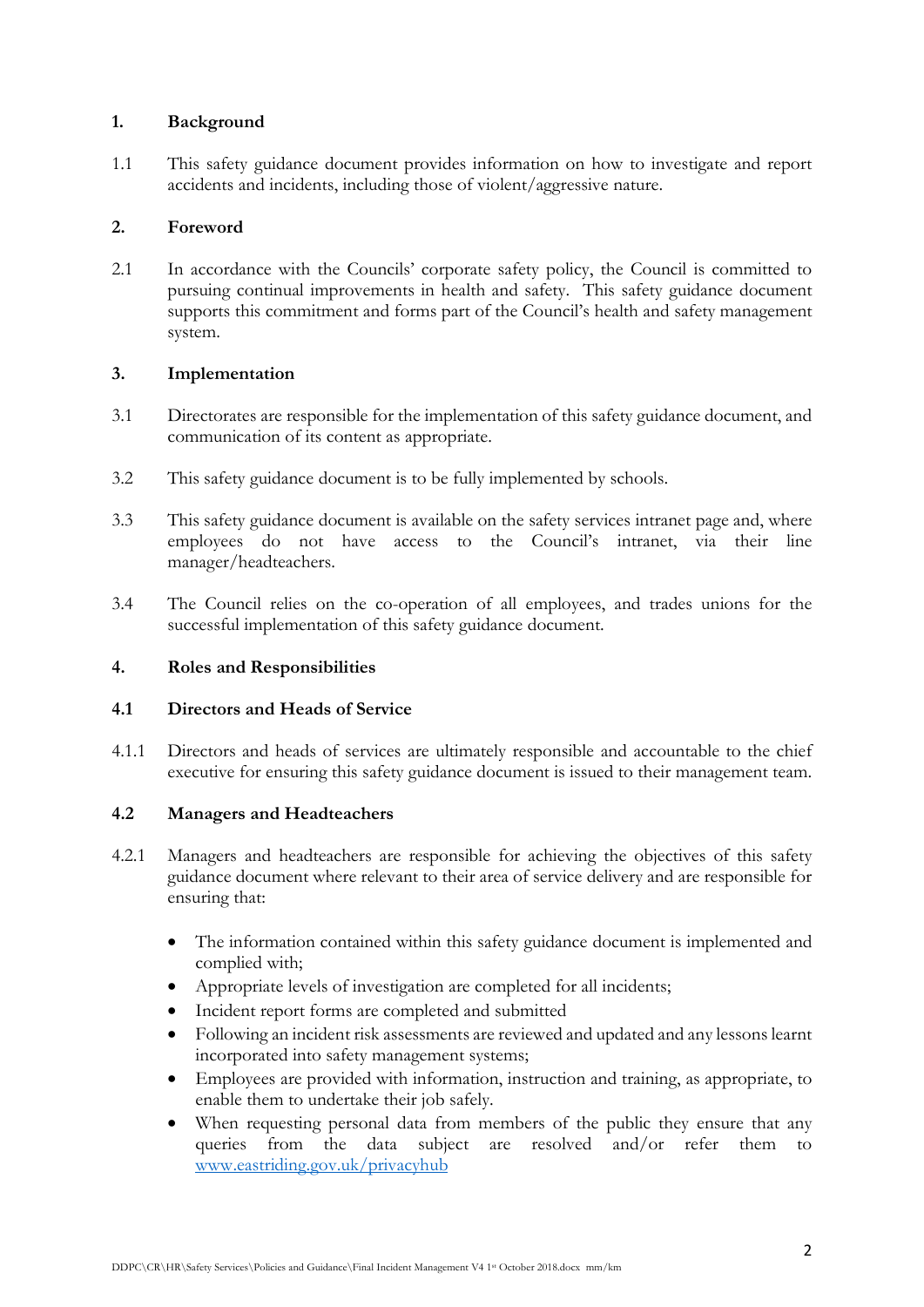## 4.3 Employees

- 4.3.1 Employees must ensure they carry out assigned tasks and duties in accordance with information, instruction, training and agreed safe systems of work. Specifically they must ensure:
	- They report incidents and near misses as soon as is practicable;
	- This safety guidance document is complied with;
	- They participate in investigations and the completion of incident report forms.

### 4.4 Safety Services

4.4.1 The primary function of Safety services is to support the Council and its employees by providing professional, authoritative, impartial advice on all aspects of health, safety and wellbeing. Where managers or headteachers require further assistance, Safety services will advise on achieving compliance with this safety guidance document.

### 5. What is an incident?

- 5.1 All of the following are incidents that may need some degree of investigation and reporting:
	- Accidents resulting in injury
	- Violence and aggression
	- Dangerous occurrences as defined by the Reporting of Incidents, Dangerous Occurrences and Diseases Regulations (RIDDOR)
	- Occupational illnesses (see also RIDDOR)
	- Near misses that cause no harm
	- Vehicle collision
	- Fires
	- Damage to property and plant

### 6. An Incident Occurs; Immediate Actions

- 6.1 Any employee who discovers that an incident has occurred should:
	- Call the emergency services if necessary, e.g. paramedic, fire service, coastguard or police,
	- Without putting themselves at risk, make the area safe to prevent further injury/harm/damage or injury to others,
	- Keep themselves safe without taking unnecessary risks,
	- Assist casualties,
	- Inform supervisors/managers'
	- Note who is present including members of the public who may be witnesses,
	- Preserve the scene as far as is possible.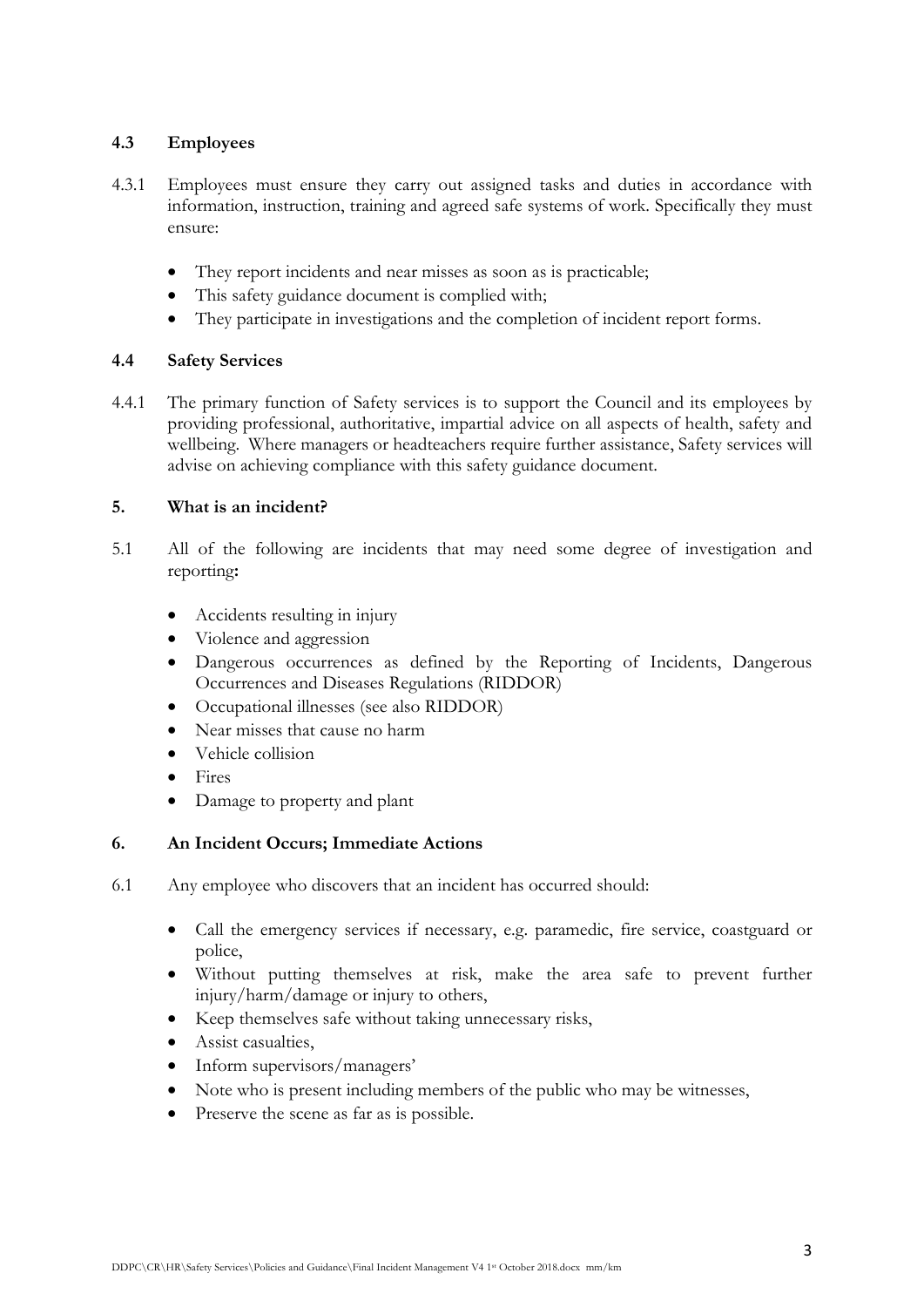## 7. Supervisor or Manager receiving call that an accident/incident has happened

- 7.1 When a call is received, the supervisor/manager must decide how best to support those at the scene. This may involve advising more senior managers and Safety services and an early decision that on scene support is necessary.
- 7.2 Consideration should be given to instigating alcohol/drug testing at an early stage where appropriate.
- 7.3 Service areas should consider what types of incident may foreseeably occur in their operations and develop plans to ensure that the situation can be dealt with effectively.

### 8. Who will investigate the incident?

- 8.1 Most incidents will continue to be investigated by the local supervisor or manager unless it involves or had the potential for any of the following:
	- A fatality,
	- A fall from height,
	- A person being struck by a moving vehicle,
	- A person being trapped by something collapsing or overturning,
	- The potential that there could have been any one of the specified injuries within the Reporting of Industrial Diseases and Dangerous Occurrences Regulations:
		- o fractures, other than to fingers, thumbs and toes
		- o amputations
		- o any injury likely to lead to permanent loss of sight or reduction in sight
		- o any crush injury to the head or torso causing damage to the brain or internal organs
		- o serious burns (including scalding) which:
			- covers more than  $10\%$  of the body
			- causes significant damage to the eyes, respiratory system or other vital organs
		- o any scalping requiring hospital treatment
		- o any loss of consciousness caused by head injury or asphyxia
		- o any other injury arising from working in an enclosed space which:
			- leads to hypothermia or heat-induced illness
			- requires resuscitation or admittance to hospital for more than 24 hours
- 8.2 If any of the above apply, safety services must be contacted by the most effective method (in the case of the more significant events, this should be immediately) for further advice on how to proceed.
- 8.3 Safety services will determine whether to:
	- Consult the service area Director to draw up a multi-disciplinary investigation team,
	- Manage the investigation themselves, or,
	- Support local managers to investigate thoroughly.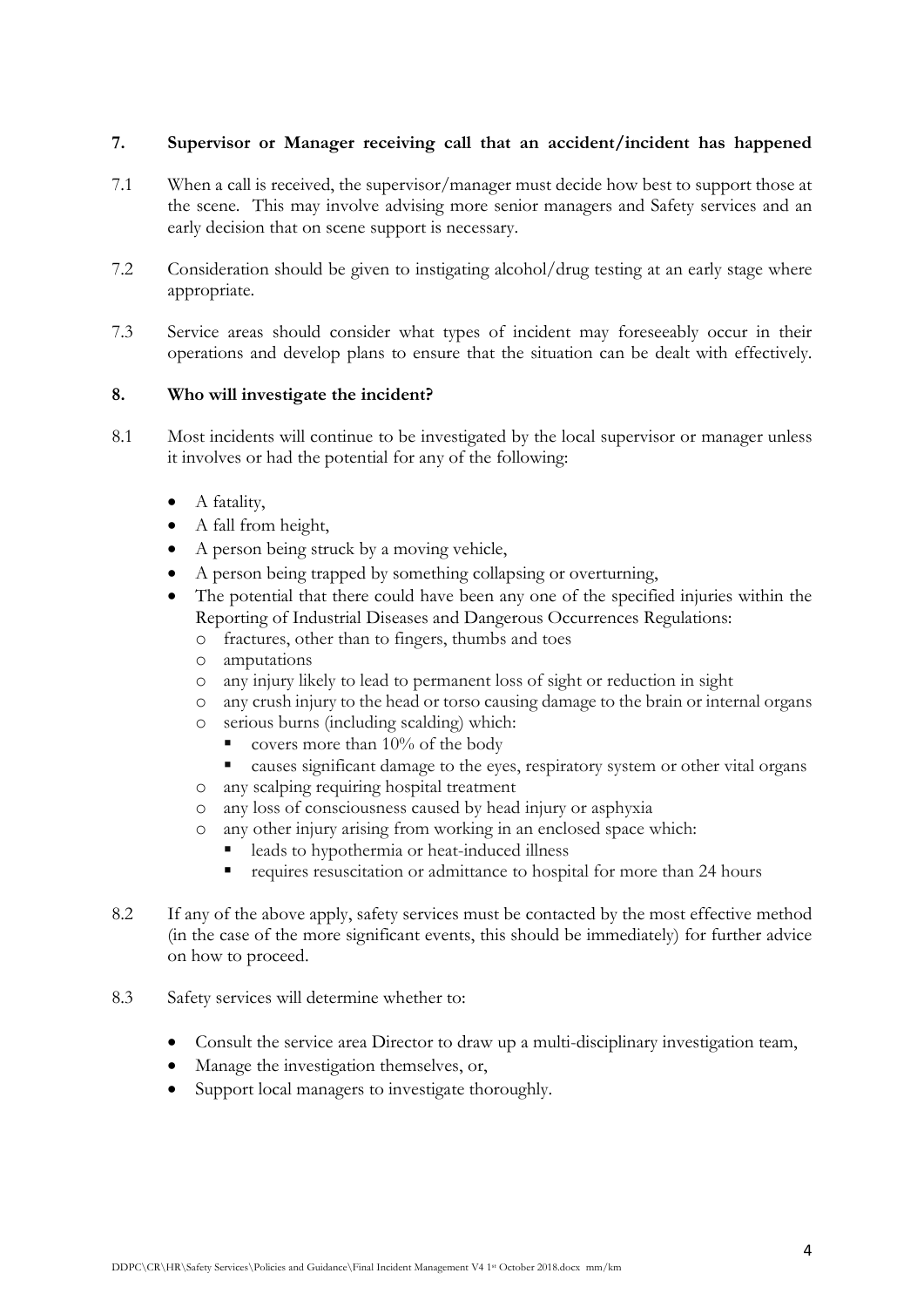#### 9. The Investigation Process

- 9.1 Investigations should start as soon as it is practicable.
- 9.2 The purpose of any investigation is to establish the facts about what happened during the incident and identify any relevant documents or records appertaining to the tools, equipment, vehicles, workplace, management systems and individuals involved.

#### a. The Incident Scene

If the scene has been preserved the task will be much easier; if not, eyewitness accounts may be used to try and recreate it.

Photographs, sketches and measurements may contribute to the understanding of the scene.

Record what personal protective equipment was in use by those involved and either inspect or impound it.

A record of any potential witnesses and their location relative to the scene should be established.

The equipment, plant or tools involved in the work activity (not just those immediately involved in the incident) must be identified and if necessary impounded for further examination.

The traffic and weather conditions.

#### b. Witnesses - Statements and Interviews

Part of the investigation process is to interview potential witnesses to identify whether they have any relevant information about the incident.

Keep witnesses apart, do not allow them to discuss the incident between themselves.

Interview them separately and as soon as possible after the incident.

Put them at ease and emphasise that the reason for the interview is to establish what happened and why, not to find blame.

Avoid asking questions which can be answered by a yes or no.

Ask open questions; do not lead.

Let them talk and actively listen. Do not interrupt.

Take notes and records, perhaps using another member of the team to do this.

Confirm that you have the statement correct.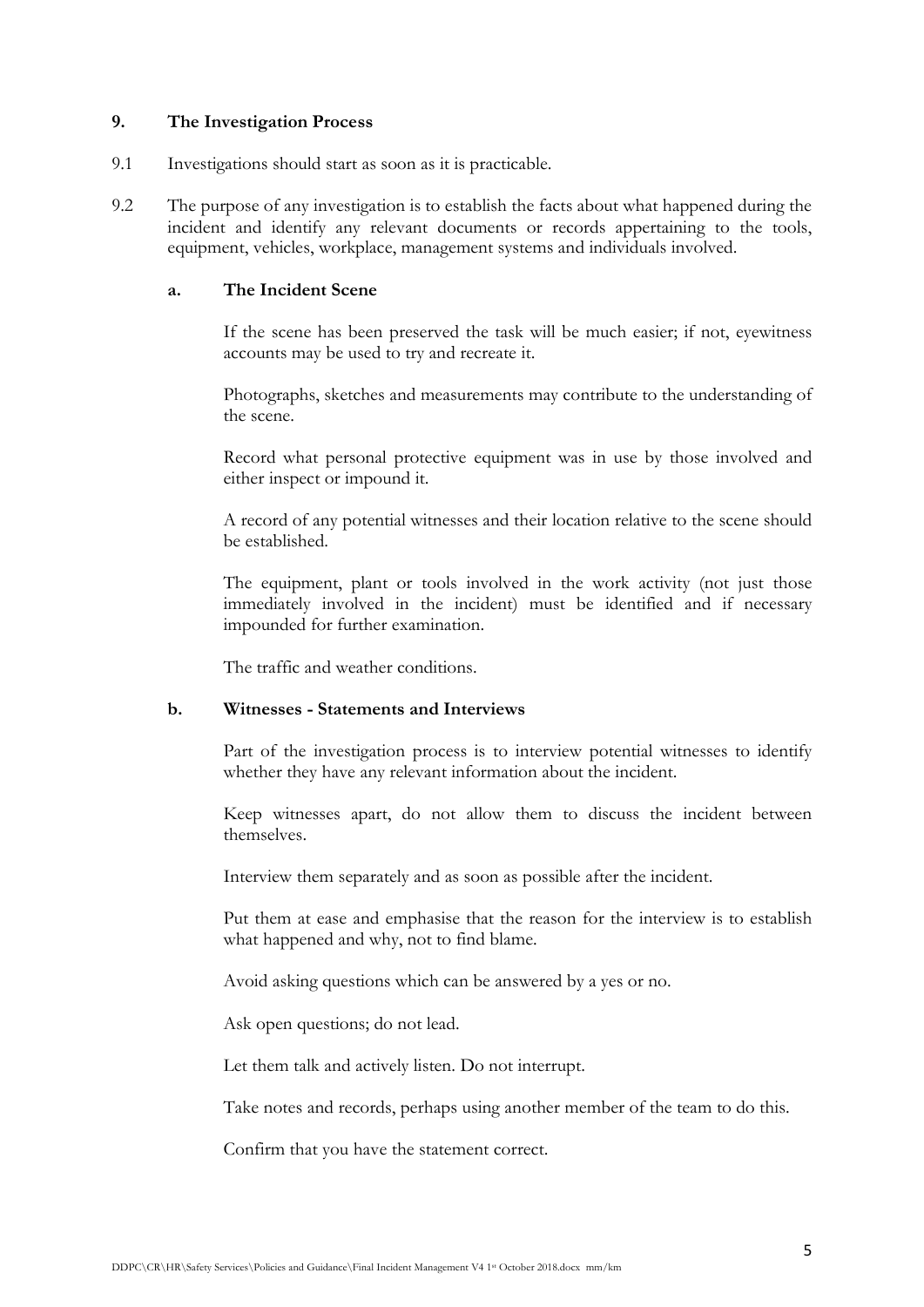It is ok to ask questions to seek clarity but do not prompt answers.

It is always preferable to write statements on behalf of the witness which they subsequently sign, but always allow them to write their own if they ask.

Always close any interview on a positive note.

#### c. Relevant Records

The following documents may need to be obtained:

Risk assessments and safe systems of work (including hazardous substances) relevant to the activities and equipment being used during the operation that was being undertaken at the time of the incident.

Equipment, plant or vehicle service and inspection documents including driver checks, log books and tachograph records.

Statutory inspection records, e.g. lifting equipment or pressure vessels.

Training records.

Site documentation including construction phase plans, attendance, site inspections, plant, scaffold or access equipment, tool box talks and briefing records.

Work orders or scheduling documents.

### d. Written reports

At the conclusion of the investigation a report should be written. In its simplest form this will be an entry on the accident report form briefly detailing what went wrong and what actions have been taken.

More detailed reports will include:

- A factual description of what happened leading up to and during the incident, referring to supporting photographs, sketches, plans and measurements etc. where necessary.
- Other relevant factual matters relating to the incident.
- Facts of any proven, unsafe acts, omissions, etc.

### 10. Remedial Actions

10.1 When the investigation has concluded, sooner if any significant matter has been proven, the relevant service area will take any necessary remedial steps including a review of any relevant risk assessment and safe system of work. These reviews will be recorded on a revised copy of the risk assessment document.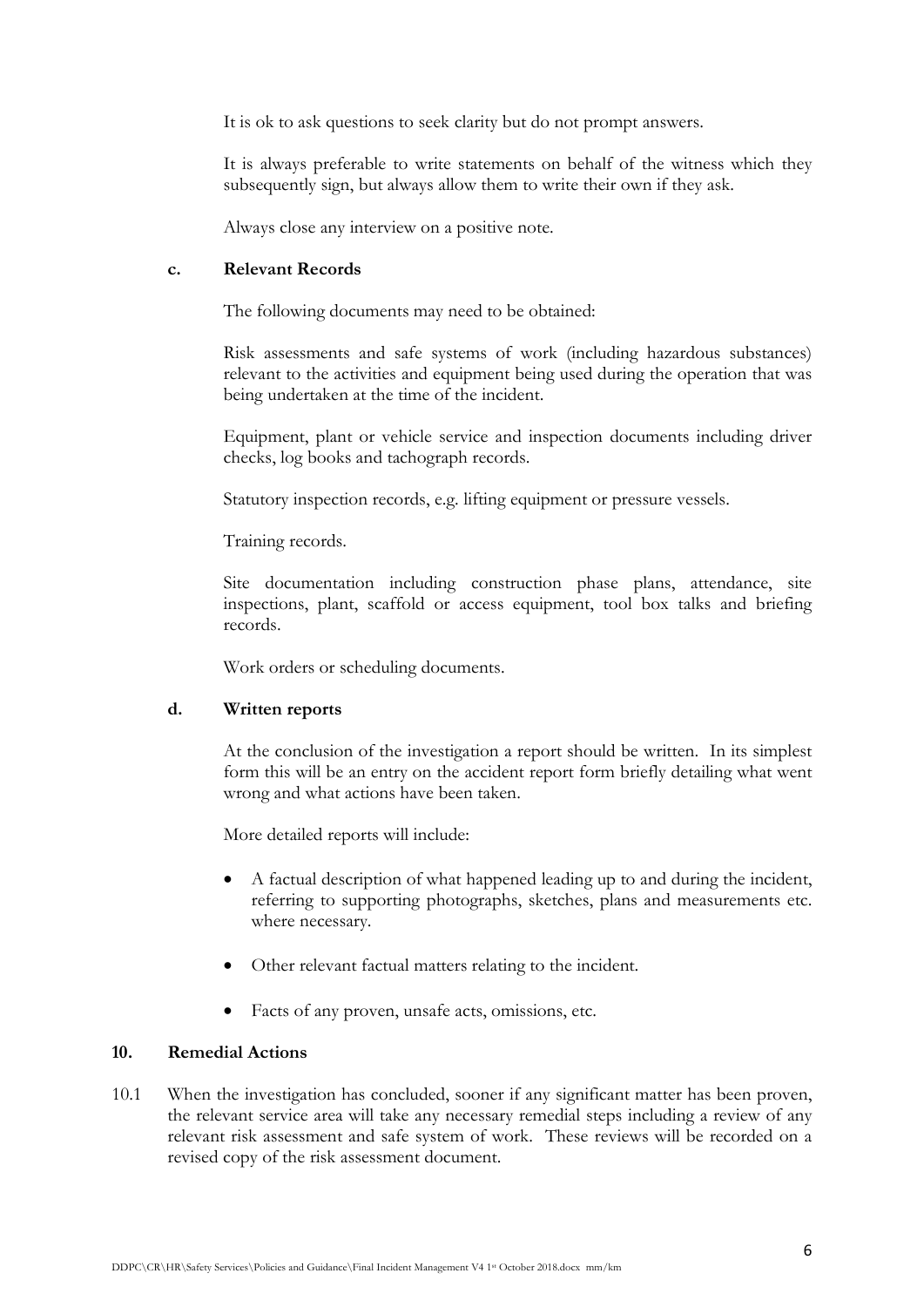#### 11 Incident Reporting

11.1 All incidents are subject to some form of reporting mechanism, this may include a statutory duty such as under Reporting of Incidents, Diseases, Dangerous Occurrences Regulations, and the Road Traffic Act or for the purposes of insurance and internal procedures.

#### a. Accidents resulting in injury and violence and aggression

There is a statutory duty to report some accidents and incidents to the Health and Safety Executive. The Council also have to keep records of incidents that result in an absence of more than three working days.

The Council require all accidents that are work related to be recorded to identify accident trends and hotspots.

Incidents within this category are to be reported by line managers and supervisors (not the injured person) on an achieve form.

Safety services will manage the reporting of all these incidents to the Health and Safety Executive. Where any incident falls within the parameters detailed in 8.1; the opinion of Legal Services will be sought and Insurance Services advised before any explanation of the cause of the incident is provided to the HSE.

School's access to the report is: http://insight.eastriding.gov.uk/schoolforms/

Manager's access to the Achieve input form is on "My Insight" in "My Apps".

The form requires no input guidance as it is self-explanatory.

### b. What is an Accident for the purposes of RIDDOR?

Any incident that results in an injury including violence and aggression even if that injury is 'shock or fright'. This does not include incidents that result from an underlying medical incident or ill health such as hand arm vibration syndrome. Some work related illnesses are reportable separately.

Incidents involving members of the public including pupils, clients, service users etc. are also to be recorded if they are related to a work activity. For the purposes of accident recording, premises defects and management system failures are work related.

It is not necessary to record non-work related accidents to members of the public to comply with RIDDOR. It may, however, be prudent to record the circumstances of such incidents and carry out a suitable investigation for the purpose of assuring the injured person or their family and in the event that a civil claim is pursued. If such reports are submitted, Safety services will identify them so they can be flagged as "not statistical" and they will not show on any subsequent statistical reports.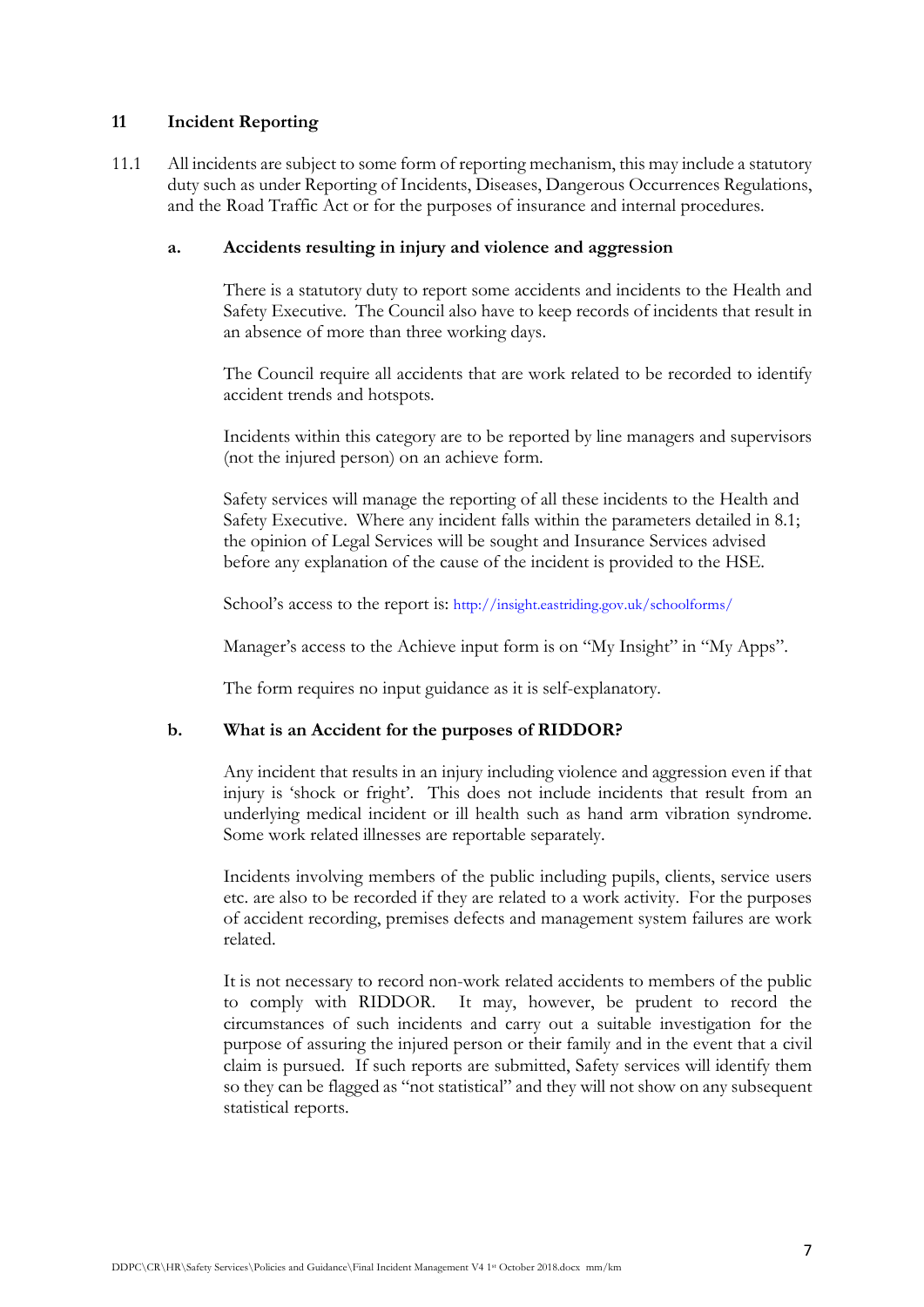#### c. Dangerous Occurrences and Occupational Diseases as defined in RIDDOR

Dangerous occurrences (except gas safety incidents) and occupational diseases (diagnosed by a registered medical practitioner) should be reported to Safety services as soon as possible. Safety services will manage any reporting to the HSE and assist, manage or draw an investigation team together as may be necessary.

In respect of any gas safety incident, an appropriately qualified engineer(s) in conjunction with their managers will carry out any investigation.

Such reports should be discussed and agreed with supervisory managers and safety services before submission; safety services will submit any report to the HSE.

#### d. Near misses that cause no harm

A near miss is any incident without any injury or loss. For example; the object that fell from a scaffold or ladder that struck nobody, the colleague using a cut off saw without respiratory protective equipment or water suppression.

Such incidents can be recorded on the Near Miss and Unsafe Behaviour Report at Appendix One, also available on Safety services Insight pages.

The report forms should be available to all employees and they may be submitted anonymously, however, it is preferred that they are processed through supervisors and managers so that any implications can be acted upon without delay.

Anonymous reports received by Safety services will be copied to the appropriate management team for information and any further action.

#### e. Fires and Collisions involving Council Vehicles

Any fire that damages our property will require appropriate documents to be submitted to the insurance section.

In addition to reporting some road traffic accidents to the police if you fail to exchange details with any third party, it will be necessary to complete the appropriate insurance forms.

#### f. Damage to property and plant

Damage to plant and minor property damage is often not covered by insurance and reports may be restricted to local managers or involve the organisation that owns any hired plant.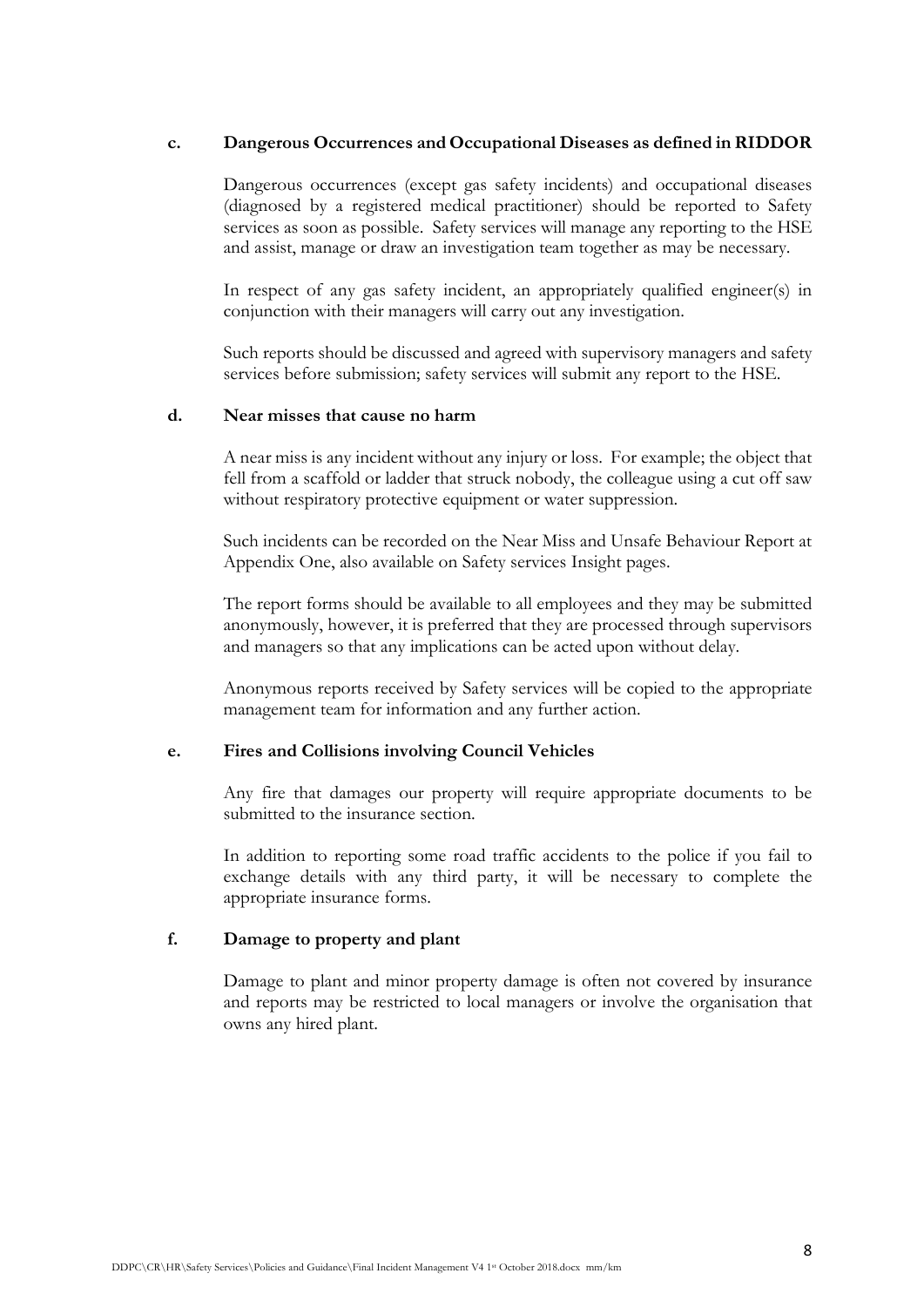# NEAR MISS and UNSAFE ACT or CONDITION REPORT



| Directorate:        |  |
|---------------------|--|
| <b>Service Area</b> |  |

Date and Time of Occurrence: **Example 20** and Time of Occurrence:

Was this? (tick one)

| An unsafe act or condition  |  |
|-----------------------------|--|
| Plant or equipment damage   |  |
| A spillage or contamination |  |
| A near miss                 |  |

Describe what happened:

……………………………………………………………………………………………………………………… ……………………………………………………………………………………………………………………… ……………………………………………………………………………………………………………………… ........................................................................................................................ ……………………………………………………………………………………………………………………..

| Has the person been advised of their unsafe act and/or have you |  | Yes |
|-----------------------------------------------------------------|--|-----|
| made the situation safe? (please circle)                        |  |     |

# If No, please take further appropriate action but only if it is safe to do so.

If you wish to do so, please print your name and a contact phone number:

………………………………………………………………………………..

Hand this completed form to your supervisor/manager or fold and place in the internal mail, address overleaf.